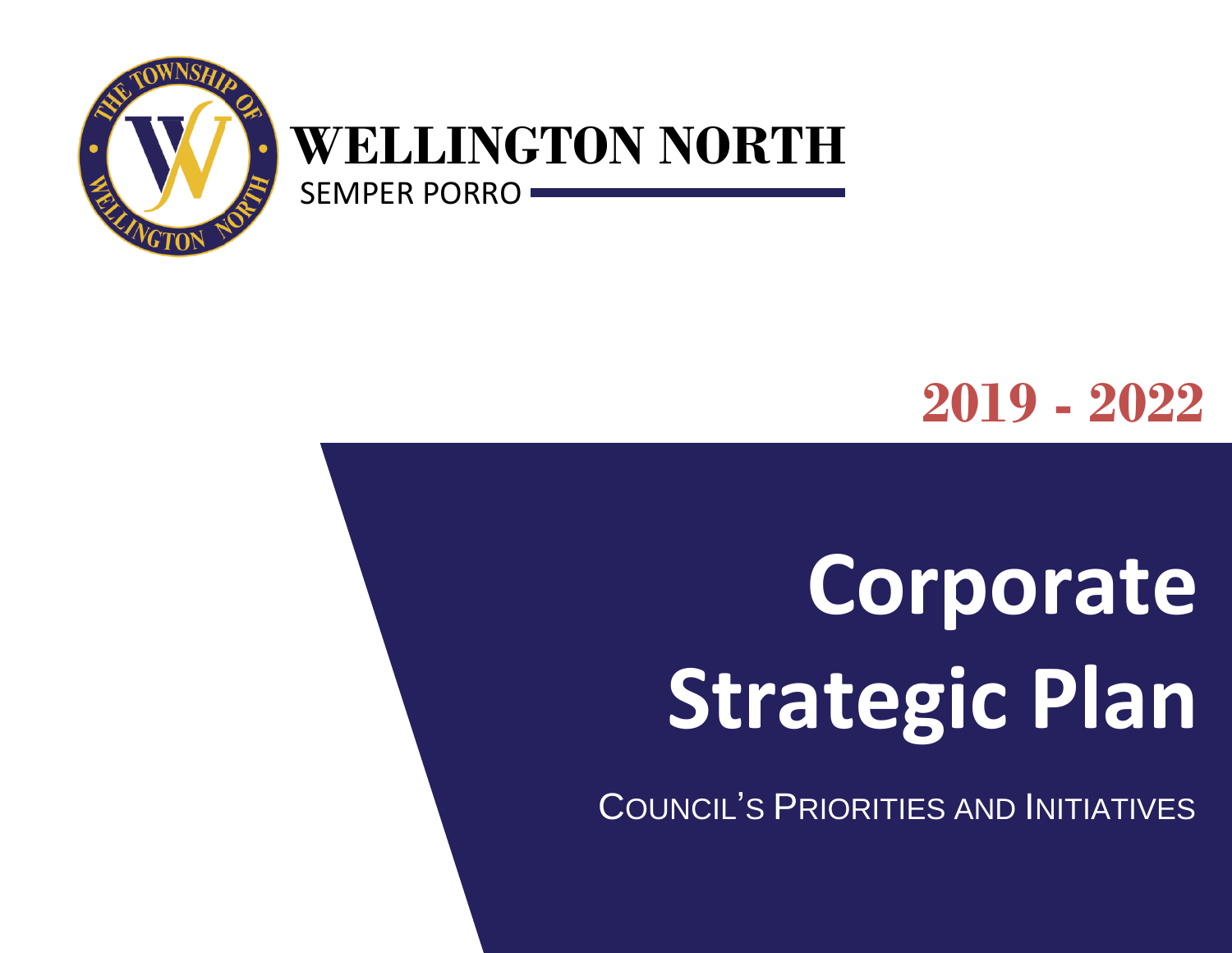### **ELECTED COUNCIL** 2018 - 2022



MAYOR **Andy Lennox**





**Dan Yake** WARD 1 COUNCILLOR

**Sherry Burke** WARD 2 COUNCILLOR

**Steve McCabe** WARD 4 COUNCILLOR



**Lisa Hern** WARD 3 COUNCILLOR



This is an exciting time for our community. Although the Strategic Plan has been developed on paper it's important to note that the process is only beginning. We recognize that some of the priorities and initiatives identified are wide in scope and susceptible to external forces that can impact how we move forward. Meeting the future while strengthening our Township is never a finished process and with that, the process to create a strategic plan of change exceeds one term of Council.

On behalf of Council and staff at the Township of Wellington North, I am

A MESSAGE FROM

**YOUR MAYOR** 

**AND COUNCIL** 

pleased to present the 2019-2022 Corporate Strategic Plan. Our strategic plan is an essential roadmap for the Township that is designed to guide decision making, align organizational efforts and prioritize actions and resources specific

We're counting on your continued participation to help our Township achieve our collective vision and are grateful for the time you invested throughout this process. We are honoured to work with you to implement the building blocks that will chart the Township's transformation in the decades to come.

Andy Lennox, Mayor Township of Wellington North

to the plan's implementation.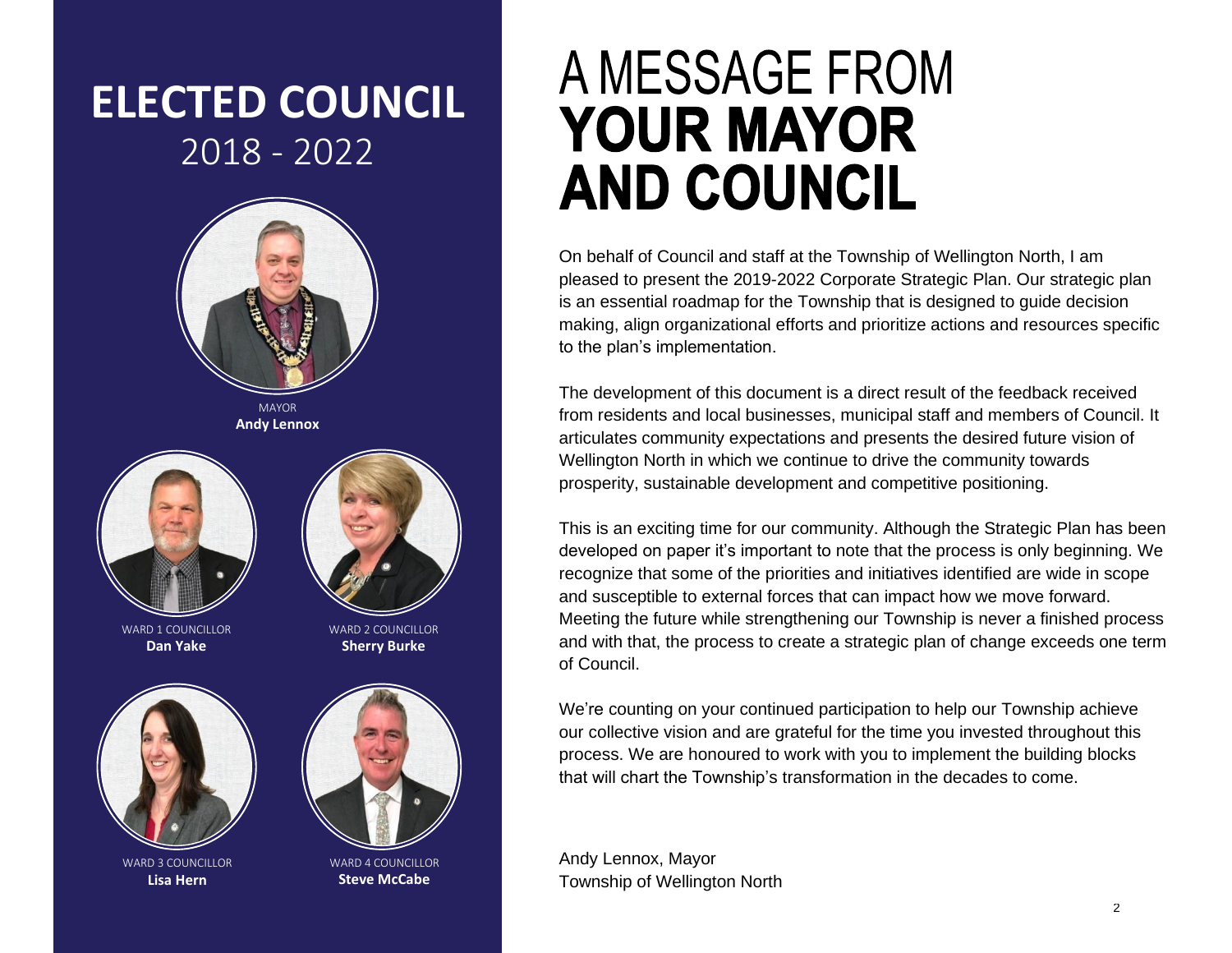### **VISION**

The Township of Wellington North will continually strive to provide the best service(s) possible, within the available resource base, with a focus on proactively identifying and meeting key community needs, investing in our team, and communicating broadly with property owners, residents, employees and visitors.

### **MISSION**

The Township of Wellington North is a team of dedicated volunteers, elected officials and professional staff who are committed to providing high quality service(s) and information to property owners, residents and visitors in order to generate high levels of community pride and happiness.

### **MOTTO**

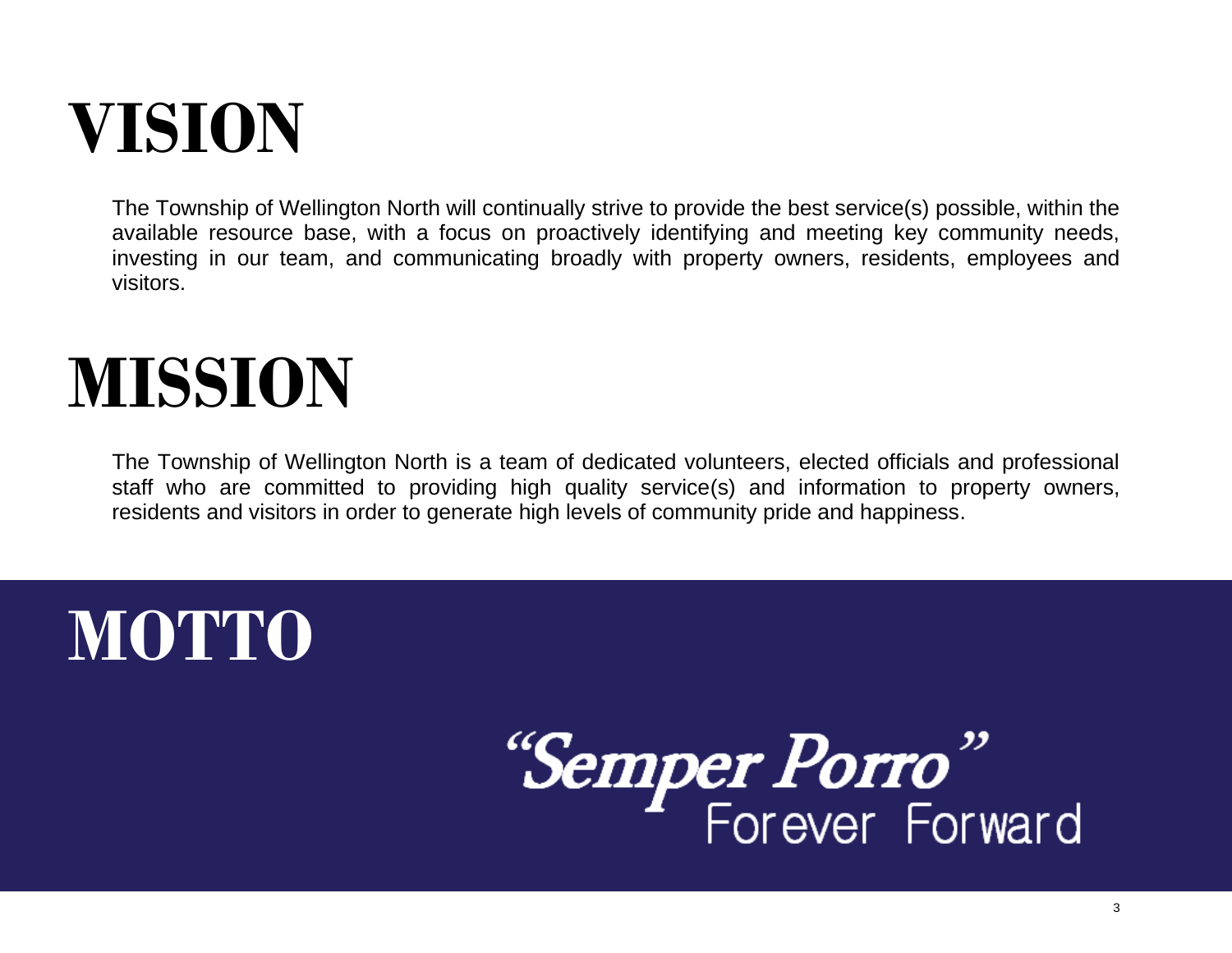# **Consultation Timeline**





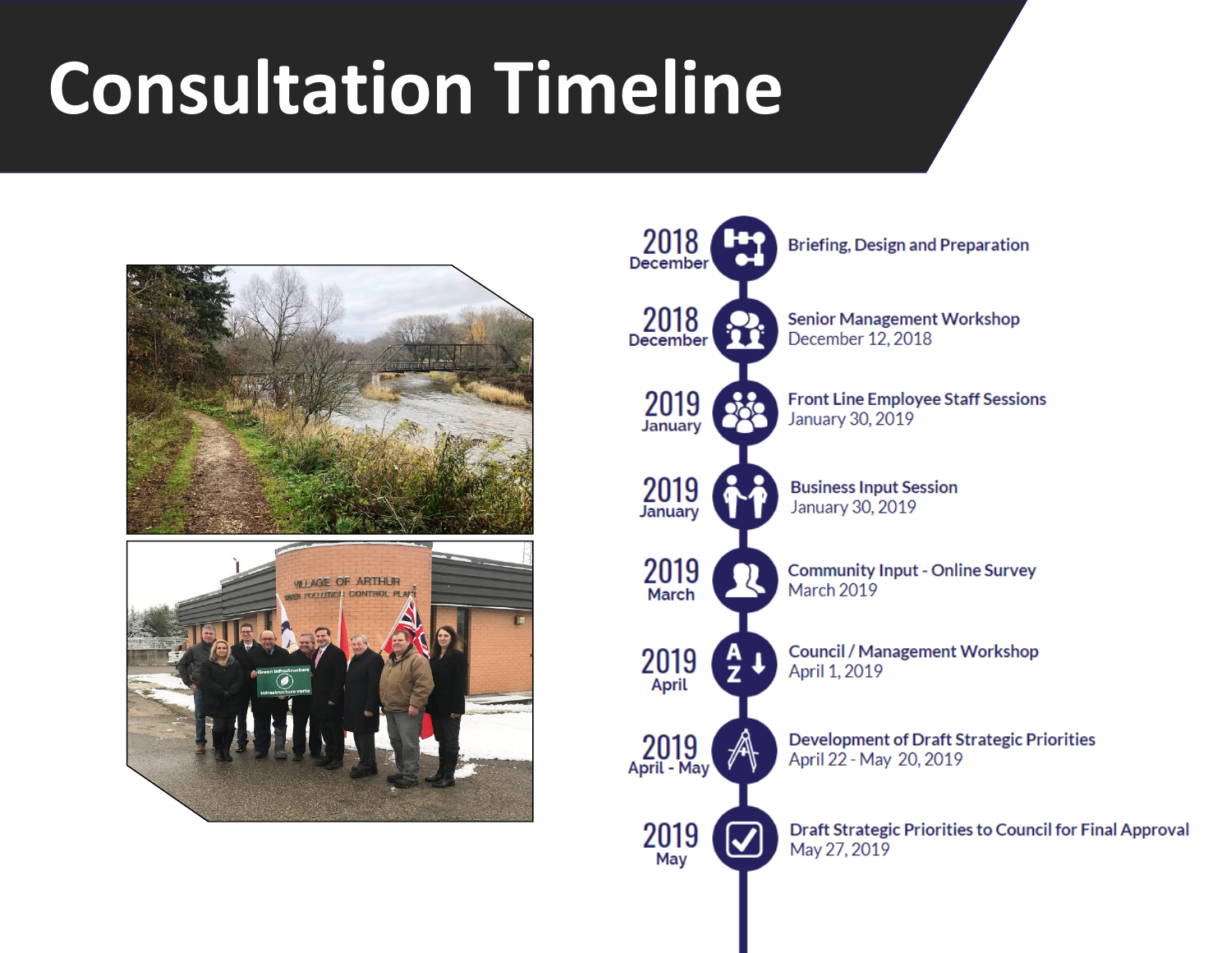# **Strategic Areas of Focus**

# Modernization and Efficiency Partnerships Municipal Infrastructure Alignment and Integration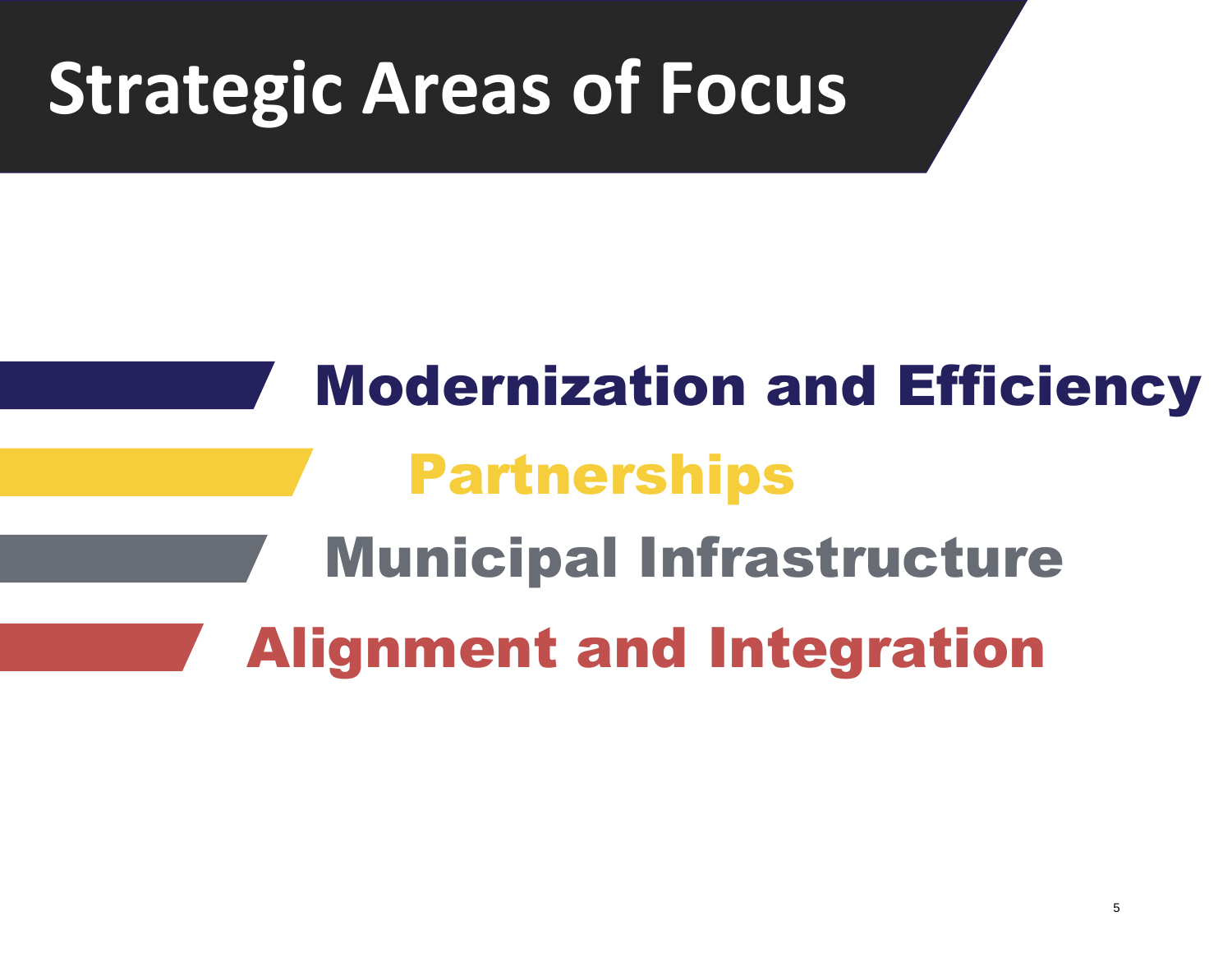### **Modernization and Efficiency**

#### **1.0 Modernize Municipal infrastructure through:**

- **1.1** the development of a Community Energy Plan that delivers a roadmap to leverage opportunities to conserve energy, reduce carbon footprint and direct our community to a sustainable supply of energy
- **1.2** to champion the expansion of affordable high-speed broadband to rural and remote areas for residents to effectively experience various economic, educational and social advantages

#### **2.0 Review and implement evolving technological architecture, systems and tools to modernize the delivery of services and create internal efficiencies**

- **2.1 Internal**: enhanced IT infrastructure, digital record keeping, password management, team collaborative tools for staff to work and communicate from anywhere e.g. cloud-based technology, SharePoint, OneDrive, internal conferencing/communication technology
- **2.2 External**: streamline customer payment/booking processes e.g. online payment system, online booking (rec)
- **3.0 Ensure technological systems and tools are frequently reviewed to keep pace with community needs.**
- **4.0 Refresh external communication strategies that seeks a more effective way to a) connect the public and businesses with relevant resources, and b) for the public to receive information, updates, policies etc. in a timely manner by:**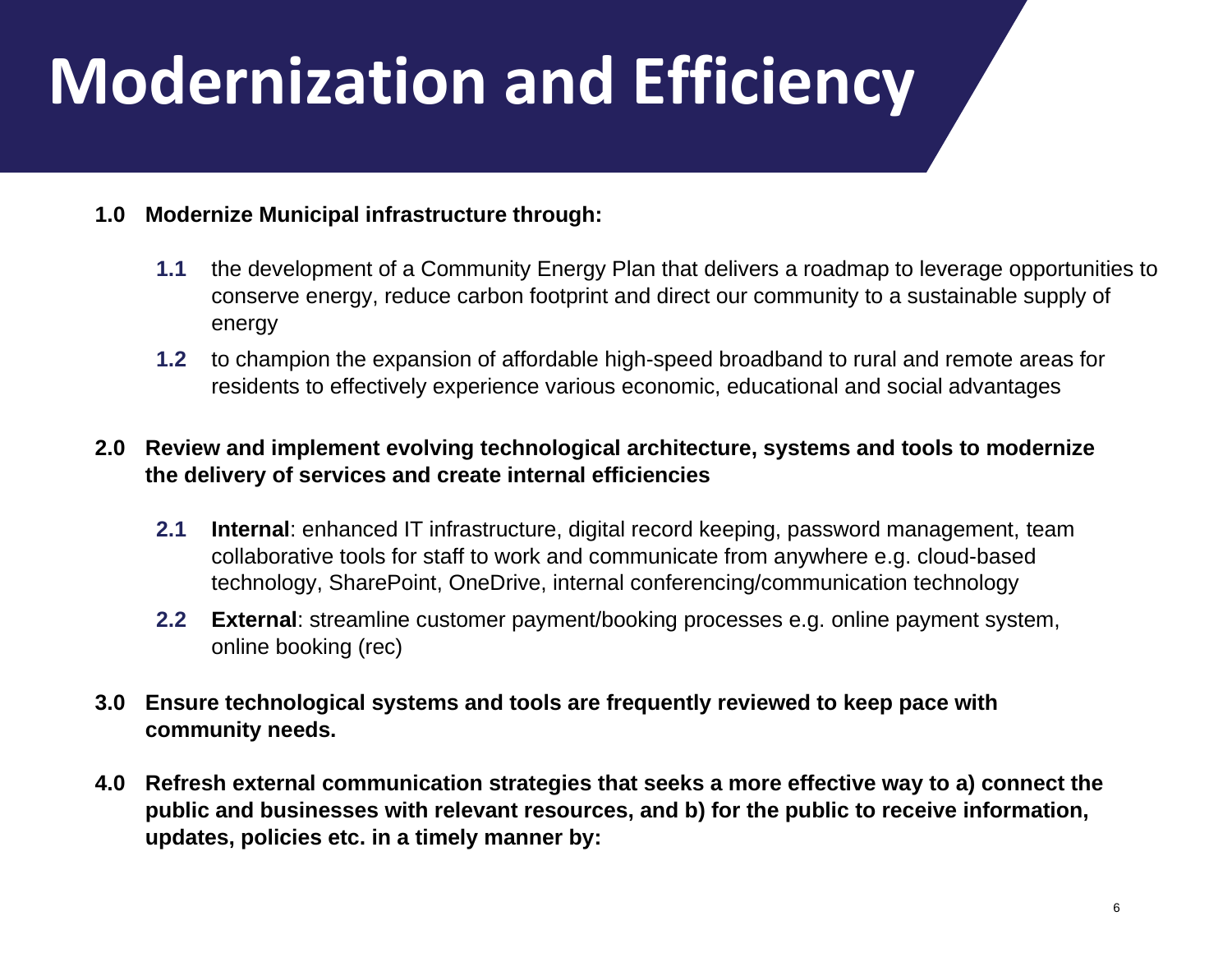- **4.1** enhancing and strengthening online presence through the continued use and expansion of various platforms
- **4.2** leveraging technology to increase transparency, accessibility and resident access and participation
- **4.3** the creation of a user-friendly, interactive website
- **4.4** centralizing online information, online resources and websites to streamline user experience and enable efficient access to materials
- **4.5** developing an online repository to direct and support newcomer residents

#### **5.0 Cultivate staff development and training that will:**

- **5.1** build an agile organization capable of rapidly responding to evolving landscape, multidirectional communication and complex collaboration with residents, partners, colleagues and stakeholders
- **5.2** increase the capacity of staff to contend with accelerating digitization, increased volume of work and fast changing priorities
- **5.3** increase efficiencies in processes and the capacity to adopt new technologies and methods
- **5.4** encourage the redeployment of existing staff resources to support areas of growth wherever possible
- **5.5** capture an accurate picture of unnecessary duplication and outdated processes, practices and misdirected efforts. Develop and implement action plans to redirect and streamline practices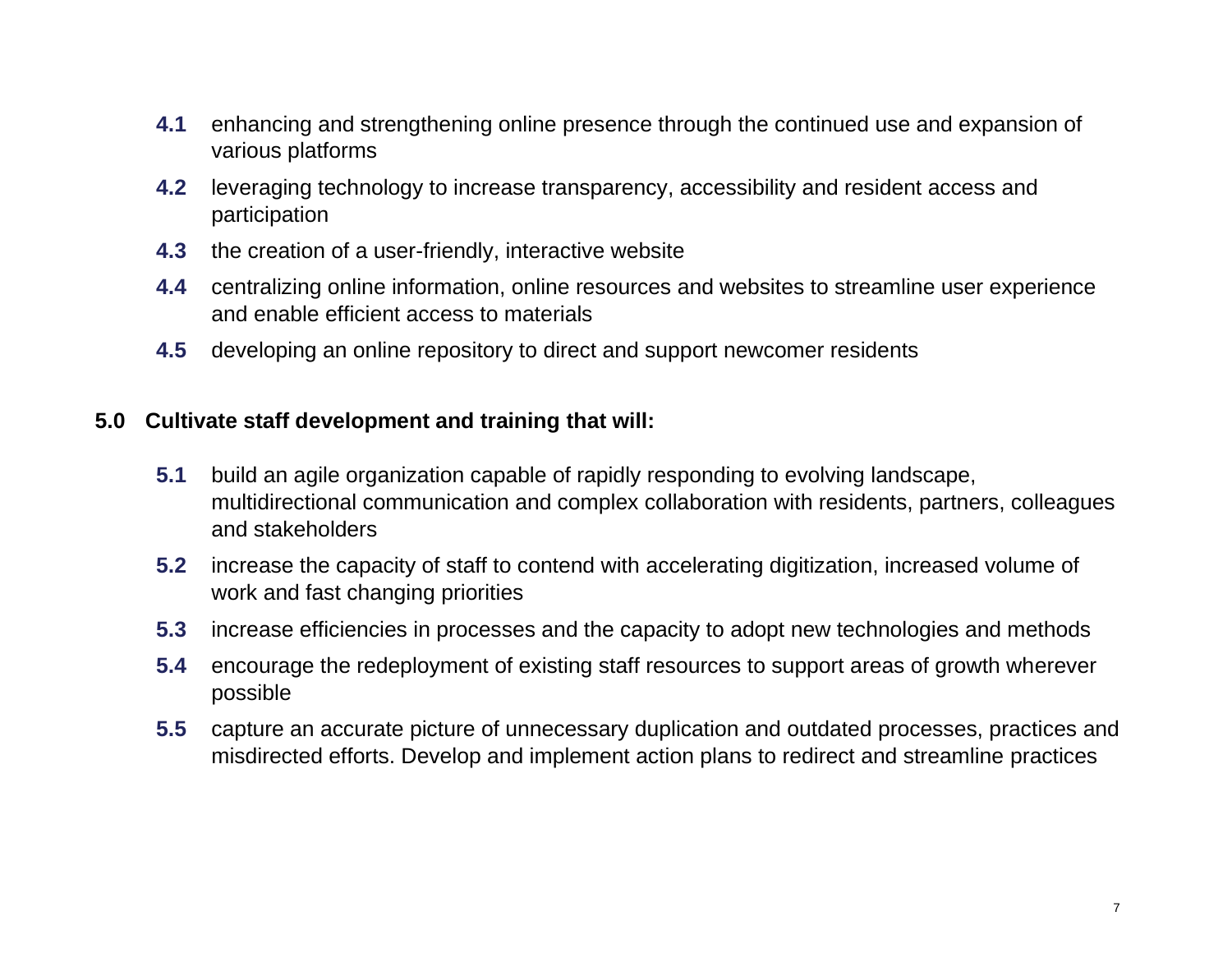### **Partnerships**

#### **6.0 Be an advocate for residents on the following topics:**

- **6.1** diversity in housing options, which includes partnerships for attainable housing/transitional housing
- **6.2** continued recruitment of qualified Heath Care professionals
- **6.3** County-wide transportation system
- **7.0 Increased collaboration and partnerships with other organizations and municipalities to share resources, cost sharing and potential cost recovery fees wherever possible.**
- **8.0 Coordinate and champion a central volunteer centre and increase the promotion of the Arts, Culture and Heritage within the community.**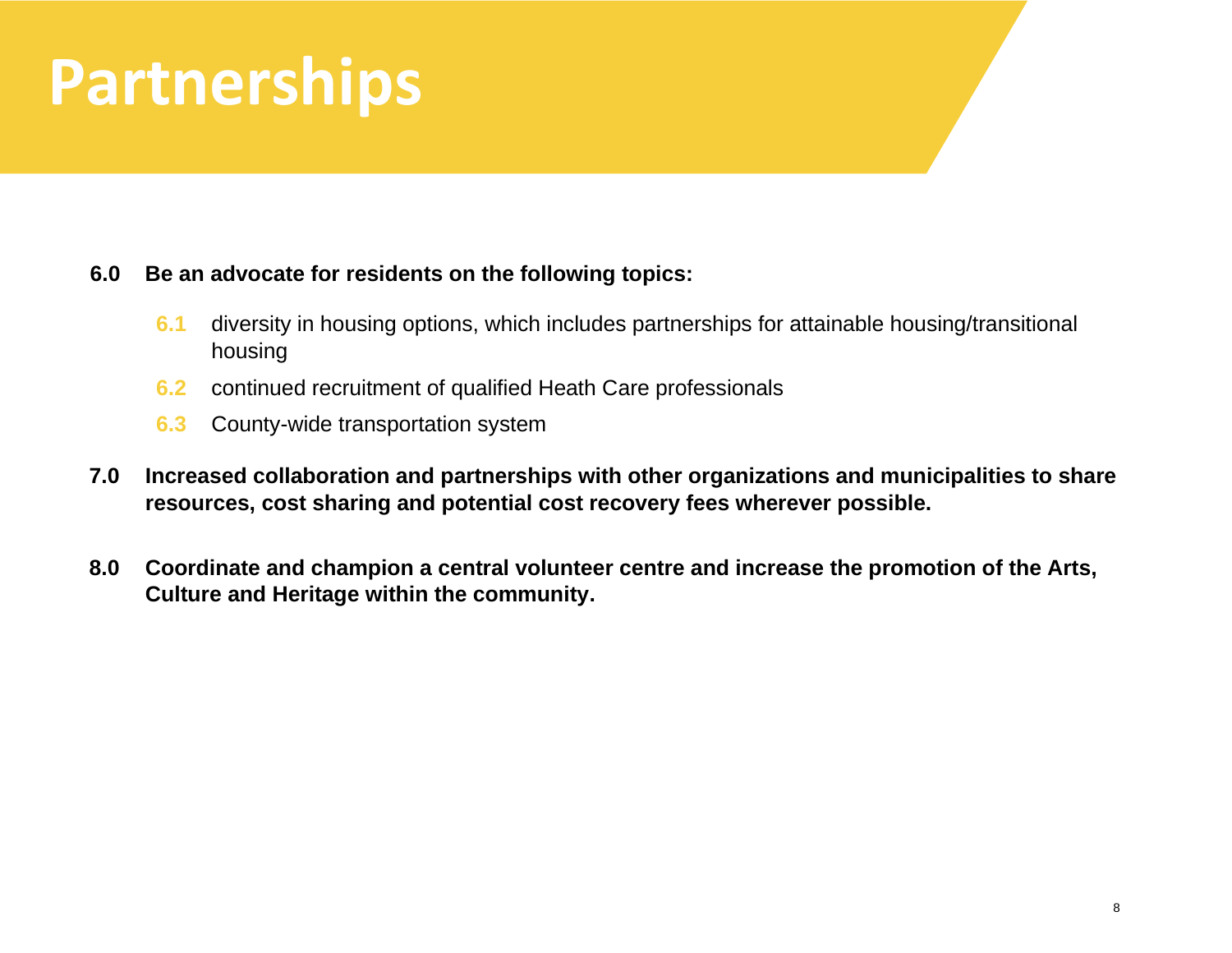### **Municipal Infrastructure**

#### **9.0 Ensure the maintenance, refurbishment and new construction of municipal infrastructure, including:**

- **9.1** continued focus on the delivery of the Arthur Wastewater Plant expansion
- **9.2** roads, bridges, sanitary, water, stormwater management with consideration of new water storage and treatment to ensure safe drinking water and adequate flow
- **9.3** the extension of streets to address traffic congestion and safety (e.g. Industrial Drive, Mount Forest Drive and Wells Street)
- **9.4** recreation facilities upgrades and refurbishment of parks, trails and mapping, bike paths, signage and naming rights
- **9.5** continued progress with ad-hoc Committees of Council related to Mount Forest aquatics and Arthur BMX/skateboard parks
- **10.0 Develop a sewage allocation policy to provide direction and guidance for the Township's allocation of wastewater services that will steer forecasted growth and best meet the needs of the Township.**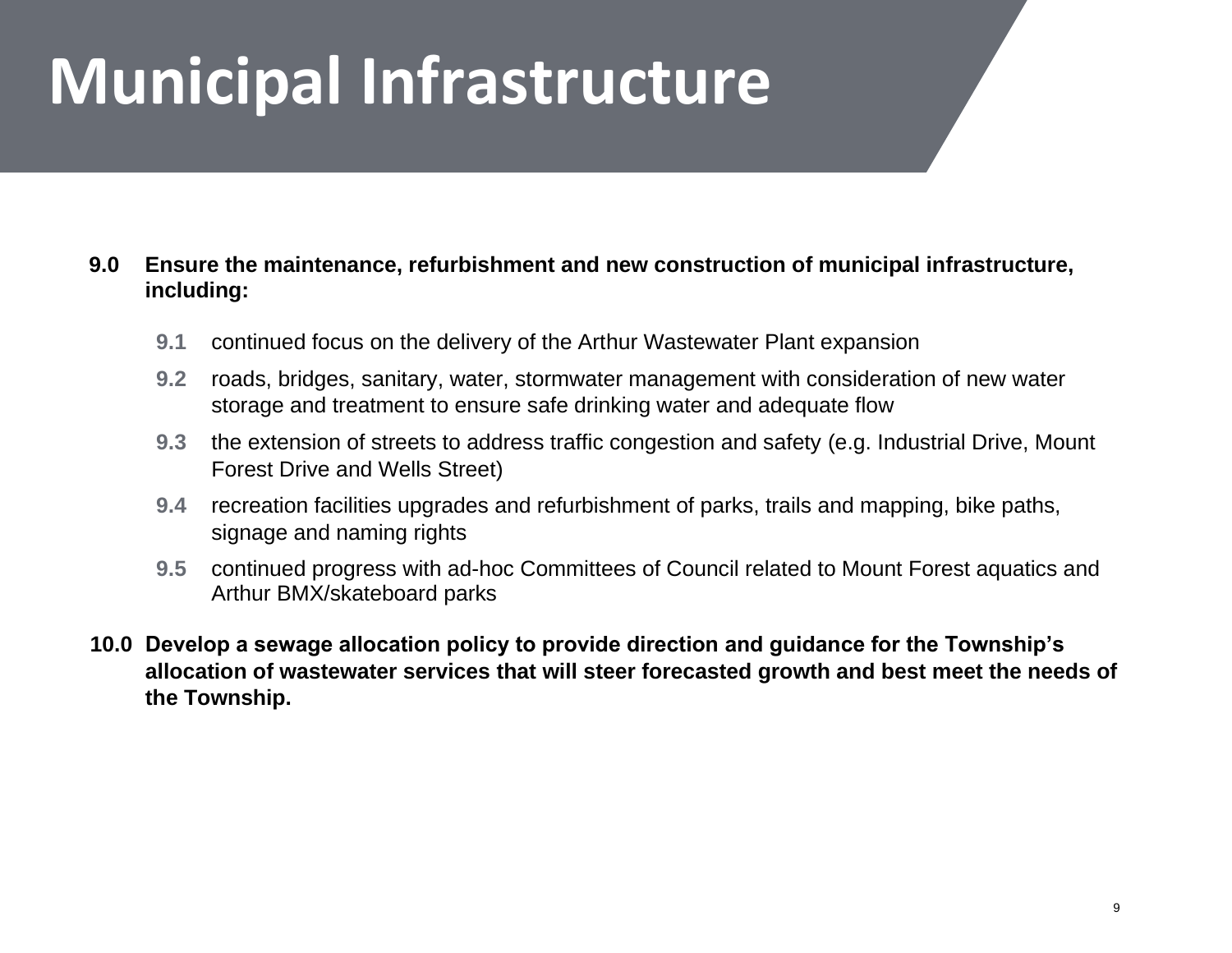### **Alignment and Integration**

**11.0 Align and comprehensively integrate multiple documents, master plans and reviews for operational consideration. More specifically, work plans will be created in relation to the following targets:**

#### *Community Growth Plan*

- **11.1** Downtown Revitalization: incentives for new businesses, new resident and workforce attraction, reduce the number of vacant commercial buildings, review related policies to align with enhanced business development objectives
- **11.2** Growth: decision making based on premise of "orderly, appropriate and compact development" with consideration for:
	- a) the alignment of related infrastructure plans (e.g. zoning by-laws, Arthur and Mount Forest Servicing plans) to work in concert with Township direction and growth needs (housing types, business attraction etc.)
	- b) emphasis on planning social, cultural and economic growth
	- c) review traffic flow and pedestrian safety as part of new development applications

#### *Recreation Master Plan*

**11.3** Continue to work with the official Recreation Master Plan, with a focus on: